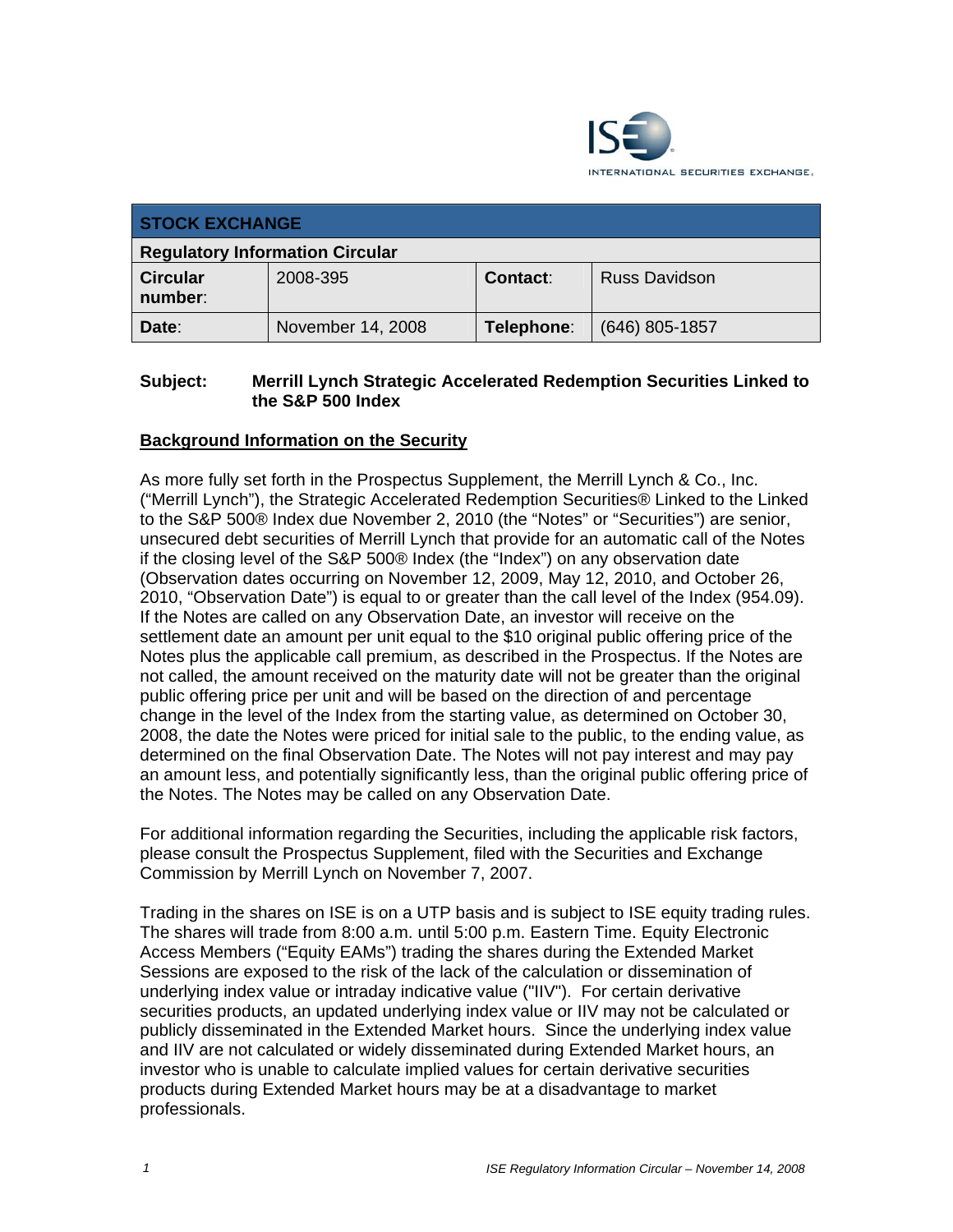Equity EAMs also should review NASD Notice to Members 03-71 for guidance on trading these products. The Notice reminds members of their obligations to: (1) conduct adequate due diligence to understand the features of the product; (2) perform a reasonable-basis suitability analysis; (3) perform customer-specific suitability analysis in connection with any recommended transactions; (4) provide a balanced disclosure of both the risks and rewards associated with the particular product, especially when selling to retail investors; (5) implement appropriate internal controls; and (6) train registered persons regarding the features, risk and suitability of these products.

**This Regulatory Information Circular is not a statutory Prospectus. Equity EAMs should consult the Trust's Registration Statement, SAI, Prospectus and the Fund's website for relevant information.**